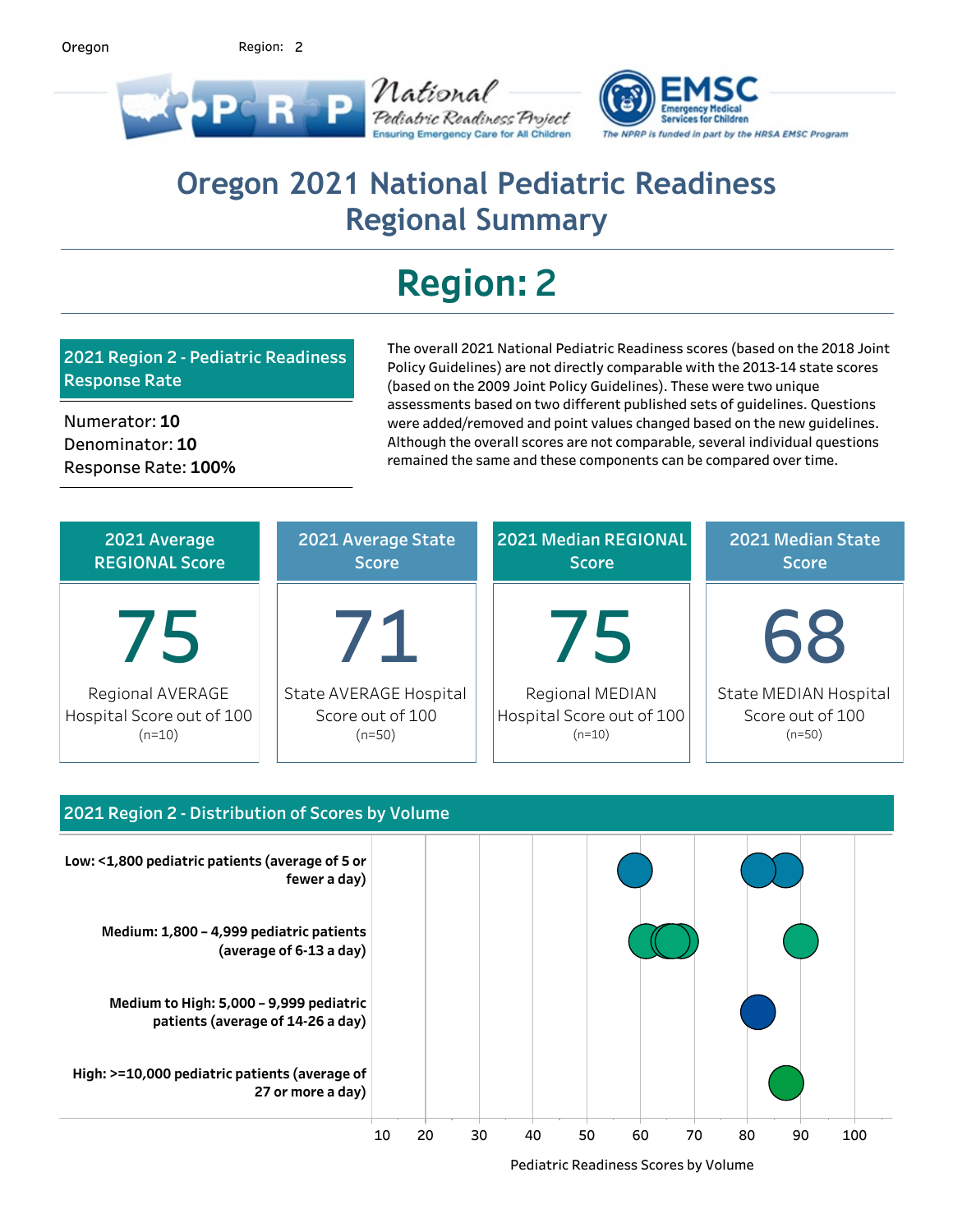| <b>Breakdown of Region 2 Scores by Volume Type:</b>                          |                          |            |                               |            |            |  |  |  |
|------------------------------------------------------------------------------|--------------------------|------------|-------------------------------|------------|------------|--|--|--|
| <b>Annual Pediatric Volume</b>                                               | # of<br><b>Hospitals</b> | Avg. Score | <b>Median</b><br><b>Score</b> | Min. Score | Max. Score |  |  |  |
| Low: <1,800 pediatric patients (average of 5 or<br>fewer a day)              | 3                        | $\star$    | $\star$                       | $\star$    | $\star$    |  |  |  |
| Medium: 1,800 - 4,999 pediatric patients<br>(average of 6-13 a day)          | 5                        | 70         | 66                            | 61         | 90         |  |  |  |
| Medium to High: 5,000 - 9,999 pediatric<br>patients (average of 14-26 a day) | 1                        | $\star$    | $\star$                       | $\star$    | $\star$    |  |  |  |
| High: >=10,000 pediatric patients (average of<br>27 or more a day)           | 1                        | $\star$    | $\star$                       | $\star$    | $\star$    |  |  |  |
| <b>Grand Total</b>                                                           | 10                       | 75         | 75                            | 59         | 90         |  |  |  |

\*Indicates the number of EDs is less than 5 so scores cannot be displayed. This asterisk will be shown on the following pages when applicable.

## **Breakdown of Region 2 Scores by Trauma Designation**

|                          | # of<br><b>Hospitals</b> | Avg.<br>Score |    |    |    |    | All | Annual Pediatric Volume: |    | All | Trauma Designation:   |     |
|--------------------------|--------------------------|---------------|----|----|----|----|-----|--------------------------|----|-----|-----------------------|-----|
| <b>Designated</b>        | 8                        | 71            |    |    |    |    |     |                          |    |     | $\bigcirc$ $\bigcirc$ |     |
| No Trauma<br>Designation | 2                        | 88            |    |    |    |    |     |                          |    |     |                       |     |
|                          |                          |               | 10 | 20 | 30 | 40 | 50  | 60                       | 70 | 80  | 90                    | 100 |

## **Region 2 - Average Scores By Section**

| <b>Section</b>                                                                                               | Missing<br><b>Records</b> | <b>Avg Section</b><br>Score | <b>Section</b><br><b>Score</b> |
|--------------------------------------------------------------------------------------------------------------|---------------------------|-----------------------------|--------------------------------|
| Guidelines for Administration and Coordination of the ED for the Care of Children (19<br>pts)                | 0                         | 5.7                         | 19                             |
| Physicians, Nurses, and Other Health Care Providers Who Staff the ED (10 pts)                                | $\Omega$                  | 5.8                         | 10                             |
| Guidelines QI/PI in the ED (7 pts)                                                                           | 0                         | 4.9                         | 7                              |
| Guidelines for Improving Pediatric Patient Safety in the ED (14 pts)                                         | 0                         | 12.5                        | 14                             |
| Guidelines for Policies, Procedures, and Protocols for the ED (17 pts)                                       | 0                         | 13.2                        | 17                             |
| Guidelines for Equipment, Supplies, and Medications for the Care of Pediatric<br>Patients in the ED (33 pts) | 0                         | 32.5                        | 33                             |

NOTE: If there are missing values from any of the assessments (specifically from PDF assessments), they are shown in the "Missing Records" column. This indicates records that were missing scored questions and could not be included in the calculation of the average section score.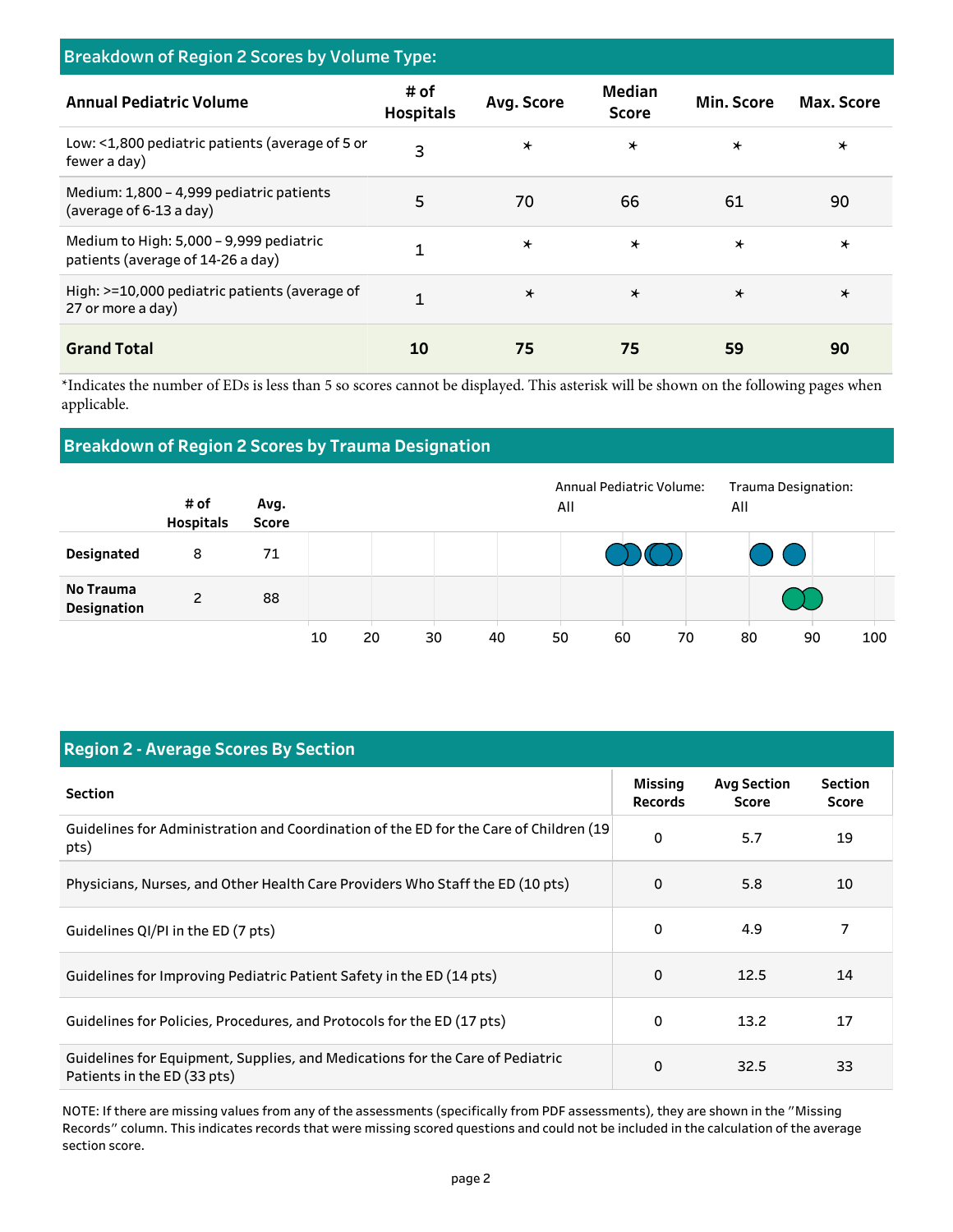## **Analysis of Scored Questions in the Assessment by Section**

The following analysis is grouped by the six main sections of the assessment. Each section has an average score shown on page 2. Under the section headings are the list of scored questions and a report of your regional performance with a comparison of your state's results from the most recent national assessment.

The KPI (Key Performance Indicator) is shown in the legend on your right in colors and shapes. These symbols are not punitive, rather an indicator of performance to help you quickly identify areas for quality improvement based on the 2021 results. Collaborate with stakeholders in your state/territory to identify areas to work on first.

The importance of having each of these items can be found in the "Importance Statements" document: https://www.pedsready.org/docs/NPRP%20Gap%20Report%20Importance%20Statements.pdf

#### **KPI Legend:**



## Region 2 - Guidelines for Administration and Coordination of the ED for the Care of Children (19 points)

|                             | <b>KPI</b>  | <b>Region Number</b><br>of EDs that Have<br><b>Item</b> | <b>Region Percent</b><br>that Have Item | <b>Oregon Percent</b><br>that Have Item | <b>Difference</b><br><b>Between State</b><br>and Region |
|-----------------------------|-------------|---------------------------------------------------------|-----------------------------------------|-----------------------------------------|---------------------------------------------------------|
| <b>Physcian Coordinator</b> |             | 4/10                                                    | 40%                                     | 36%                                     | $4\%$ $\triangle$                                       |
| Nurse Coordinator           | <b>HELP</b> | 2/10                                                    | 20%                                     | 28%                                     | $-8\%$ $\nabla$                                         |

| Region 2 - Physicians, Nurses, and Other Health Care Providers Who Staff the ED (10 points) |
|---------------------------------------------------------------------------------------------|
|---------------------------------------------------------------------------------------------|

| <b>Physician Competency Evaluations</b>                |             | 6/10  | 60%  | 68% | $-8\%$ $\nabla$   |
|--------------------------------------------------------|-------------|-------|------|-----|-------------------|
| <b>Physician Maintenance of Board</b><br>Certification |             | 5/10  | 50%  | 48% | $2\%$ $\triangle$ |
| <b>Nurse Competency Evaluations</b>                    |             | 10/10 | 100% | 96% | $4\%$ $\triangle$ |
| <b>Nurse Maintenance of Specialty</b><br>Certification | <b>HELP</b> | 2/10  | 20%  | 16% | $4\%$ $\triangle$ |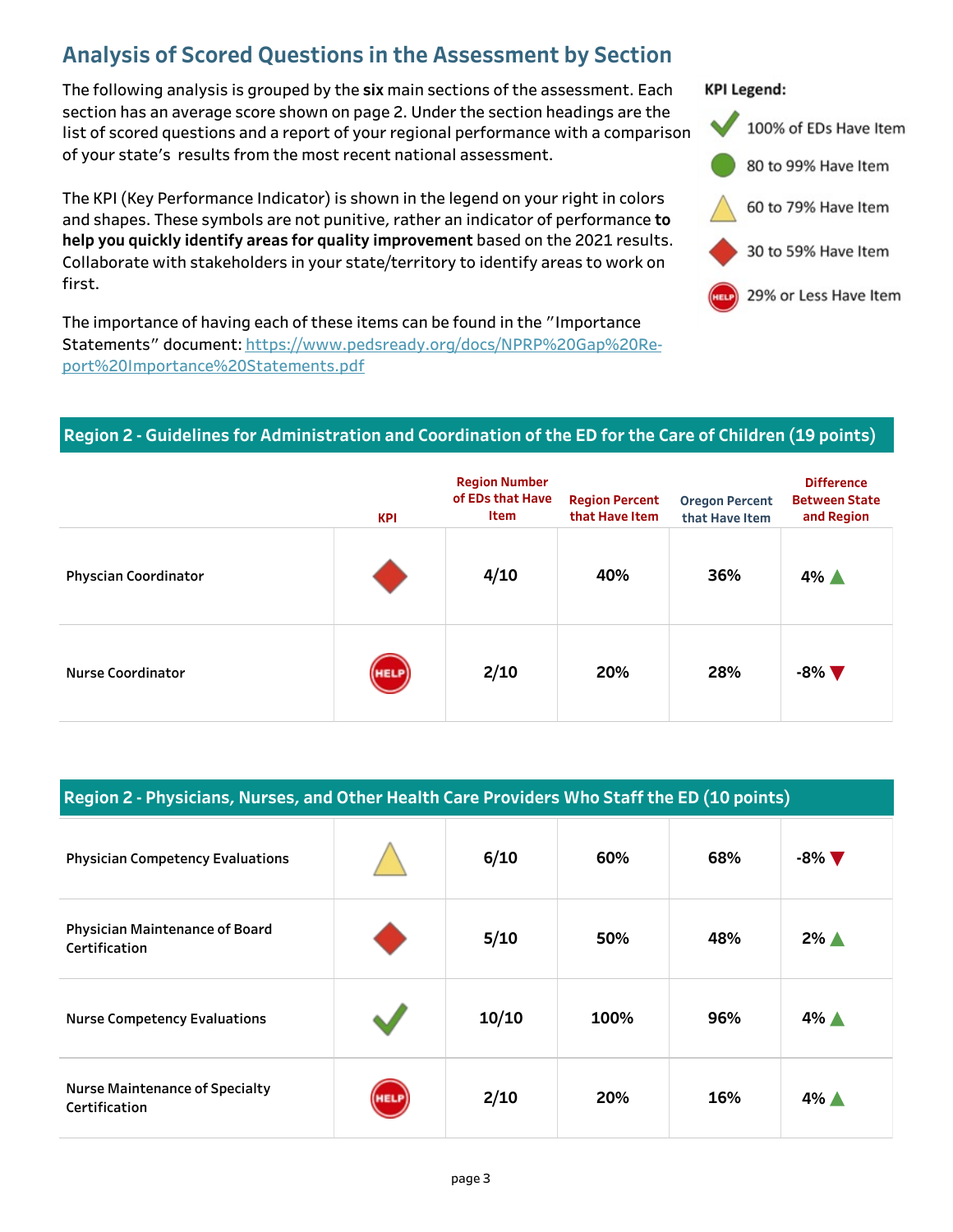|                                                                      | <b>KPI</b> | <b>Region Number</b><br>of EDs that Have<br><b>Item</b> | <b>Region Percent</b><br>that Have Item | <b>Oregon Percent</b><br>that Have Item | <b>Difference</b><br><b>Between State</b><br>and Region |
|----------------------------------------------------------------------|------------|---------------------------------------------------------|-----------------------------------------|-----------------------------------------|---------------------------------------------------------|
| Patient care-review process (chart<br>review)                        |            | 7/10                                                    | 70%                                     | 48%                                     | 22% A                                                   |
| Identification of quality indicators for<br>children                 |            | 7/10                                                    | 70%                                     | 40%                                     | 30% A                                                   |
| Collection and analysis of pediatric<br>emergency care data          |            | 7/10                                                    | 70%                                     | 44%                                     | 26% A                                                   |
| Development of a plan for improvement<br>in pediatric emergency care |            | 7/10                                                    | 70%                                     | 46%                                     | 24% A                                                   |
| Re-evaluation of performance using<br>outcomes-based measures        |            | 7/10                                                    | 70%                                     | 36%                                     | 34% A                                                   |

| Region 2 - Guidelines for Improving Pediatric Patient Safety in the ED (14 points)                              |  |       |      |      |                   |  |  |  |
|-----------------------------------------------------------------------------------------------------------------|--|-------|------|------|-------------------|--|--|--|
| Children seen in the ED weighed in<br>kilograms (without conversion from<br>pounds)                             |  | 6/10  | 60%  | 84%  | $-24\%$ $\nabla$  |  |  |  |
| Children's weights recorded in the ED<br>medical record in kilograms only                                       |  | 6/10  | 60%  | 82%  | $-22\%$ $\nabla$  |  |  |  |
| Temperature, heart rate, and respiratory<br>rate recorded                                                       |  | 10/10 | 100% | 98%  | $2\%$ $\triangle$ |  |  |  |
| Blood pressure monitoring available<br>based on severity of illness                                             |  | 10/10 | 100% | 98%  | $2\%$ $\triangle$ |  |  |  |
| Pulse oximetry monitoring available<br>based on severity of illness                                             |  | 10/10 | 100% | 100% | 0% ▲              |  |  |  |
| End tidal CO2 monitoring available based<br>on severity of illness                                              |  | 10/10 | 100% | 94%  | 6% A              |  |  |  |
| Process in place for notification (manual<br>or automated) of physicians when<br>abnormal vital signs are found |  | 10/10 | 100% | 98%  | 2% ▲              |  |  |  |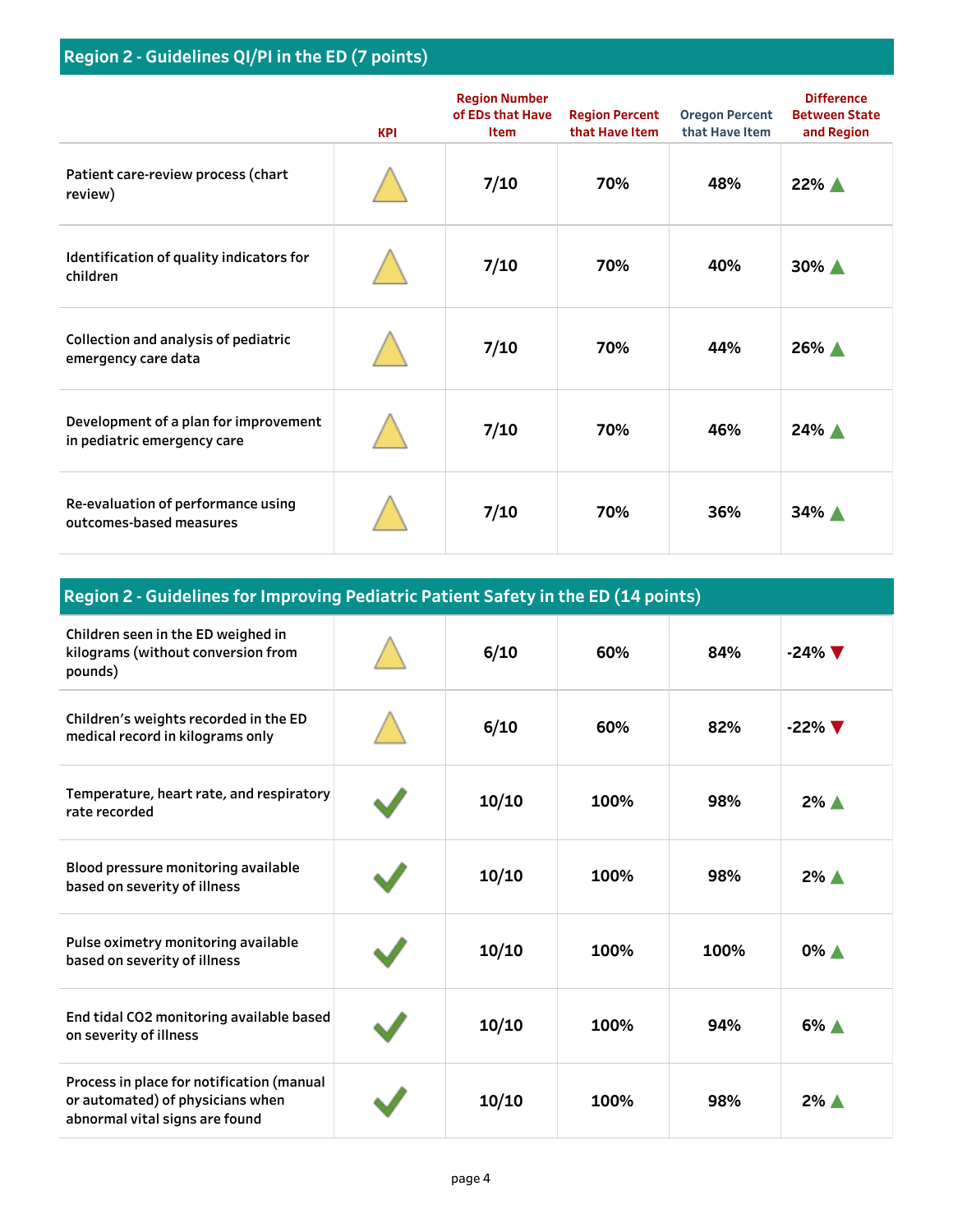## Region 2 - Guidelines for Improving Pediatric Patient Safety in the ED (14 points)

|                                                                                   | <b>KPI</b> | <b>Region Number</b><br>of EDs that Have<br><b>Item</b> | <b>Region Percent</b><br>that Have Item | <b>Oregon Percent</b><br>that Have Item | <b>Difference</b><br><b>Between State</b><br>and Region |
|-----------------------------------------------------------------------------------|------------|---------------------------------------------------------|-----------------------------------------|-----------------------------------------|---------------------------------------------------------|
| Process in place for the use of<br>pre-calculated drug dosing in all children     |            | 9/10                                                    | 90%                                     | 88%                                     | $2\%$ $\triangle$                                       |
| Process in place that allows for 24/7<br>access to interpreter services in the ED |            | 10/10                                                   | 100%                                    | 100%                                    | $0\%$ $\triangle$                                       |
| Level of consciousness (e.g. AVPU or GCS)<br>assessed in all children             |            | 10/10                                                   | 100%                                    | 74%                                     | 26% ▲                                                   |
| Level of pain assessed in all children                                            |            | 10/10                                                   | 100%                                    | 98%                                     | $2\%$ $\triangle$                                       |

**Region 2 - Guidelines for Policies, Procedures, and Protocols for the ED (17 points)** 

| Triage policy that specifically addresses<br>ill and injured children                             | 9/10  | 90%  | 66% | 24% ▲           |
|---------------------------------------------------------------------------------------------------|-------|------|-----|-----------------|
| Policy for pediatric patient assessment<br>and reassessment                                       | 10/10 | 100% | 70% | 30% A           |
| Policy for immunization assessment and<br>management of the under-immunized<br>child              | 7/10  | 70%  | 42% | 28% ▲           |
| Policy for child maltreatment                                                                     | 10/10 | 100% | 92% | 8% A            |
| Policy for death of the child in the ED                                                           | 9/10  | 90%  | 66% | 24% A           |
| Policy for reduced-dose radiation for CT<br>and x-ray imaging based on pediatric age<br>or weight | 7/10  | 70%  | 78% | $-8\%$ $\nabla$ |
| Policy for behavioral health issues for<br>children of all ages                                   | 10/10 | 100% | 72% | 28% ▲           |
| Involving families and caregivers in<br>patient care decision-making                              | 8/10  | 80%  | 68% | 12% ▲           |
| Involving families and caregivers in<br>medication safety processes                               | 7/10  | 70%  | 64% | 6% A            |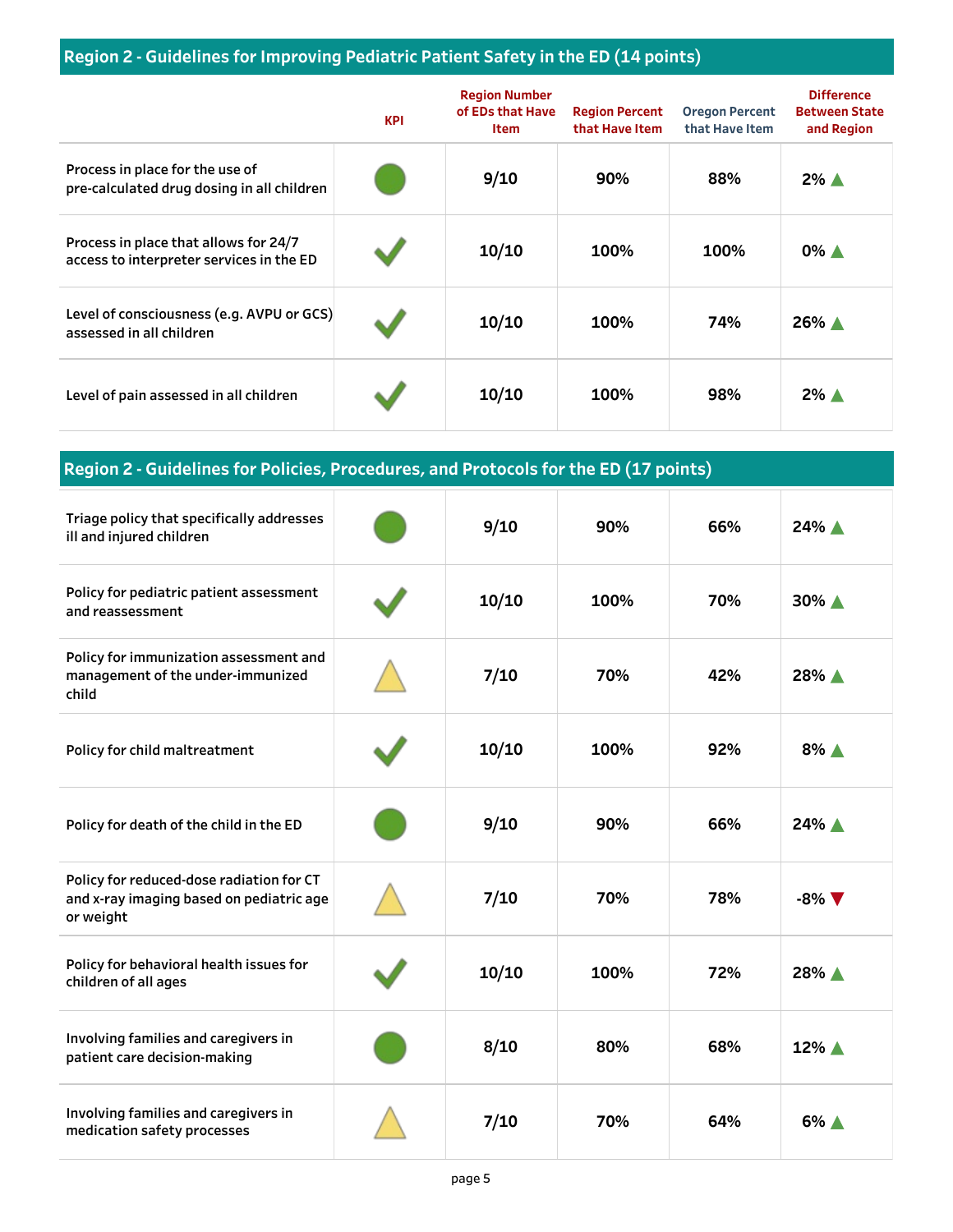## Region 2 - Guidelines for Policies, Procedures, and Protocols for the ED (17 points)

|                                                                                                                                          | <b>KPI</b> | <b>Region Number</b><br>of EDs that Have<br><b>Item</b> | <b>Region Percent</b><br>that Have Item | <b>Oregon Percent</b><br>that Have Item | <b>Difference</b><br><b>Between State</b><br>and Region |
|------------------------------------------------------------------------------------------------------------------------------------------|------------|---------------------------------------------------------|-----------------------------------------|-----------------------------------------|---------------------------------------------------------|
| Family and guardian presence during all<br>aspects of emergency care, including<br>resuscitation                                         |            | 8/10                                                    | 80%                                     | 66%                                     | 14% ▲                                                   |
| Education of the patient, family, and<br>caregivers on treatment plan and<br>disposition                                                 |            | 8/10                                                    | 80%                                     | 68%                                     | 12% A                                                   |
| <b>Bereavement counseling</b>                                                                                                            |            | 5/10                                                    | 50%                                     | 54%                                     | $-4\%$ $\nabla$                                         |
| Disaster plan includes availability of<br>medications, vaccines, equipment,<br>supplies, and appropriately trained<br>providers          |            | 4/10                                                    | 40%                                     | 28%                                     | 12% ▲                                                   |
| Disaster plan includes decontamination,<br>isolation, and quarantine of families and<br>children                                         |            | 4/10                                                    | 40%                                     | 32%                                     | $8\%$ $\triangle$                                       |
| Disaster plan includes minimization of<br>parent-child separation and methods for<br>reuniting separated children with their<br>families |            | 5/10                                                    | 50%                                     | 34%                                     | 16% A                                                   |
| All disaster drills include pediatric<br>patients                                                                                        |            | 4/10                                                    | 40%                                     | 20%                                     | 20% A                                                   |
| Disaster plan includes pediatric surge<br>capacity for both injured and non-injured<br>children                                          |            | 5/10                                                    | 50%                                     | 34%                                     | 16% ▲                                                   |
| Disaster plan includes access to<br>behavioral health resources for children                                                             |            | 4/10                                                    | 40%                                     | 30%                                     | 10% $\triangle$                                         |
| Disaster plan includes care of children<br>with special health care needs                                                                |            | 3/10                                                    | 30%                                     | 22%                                     | $8\%$ $\triangle$                                       |
| Written inter-facility transfer guidelines                                                                                               |            | 6/10                                                    | 60%                                     | 66%                                     | $-6\%$ $\nabla$                                         |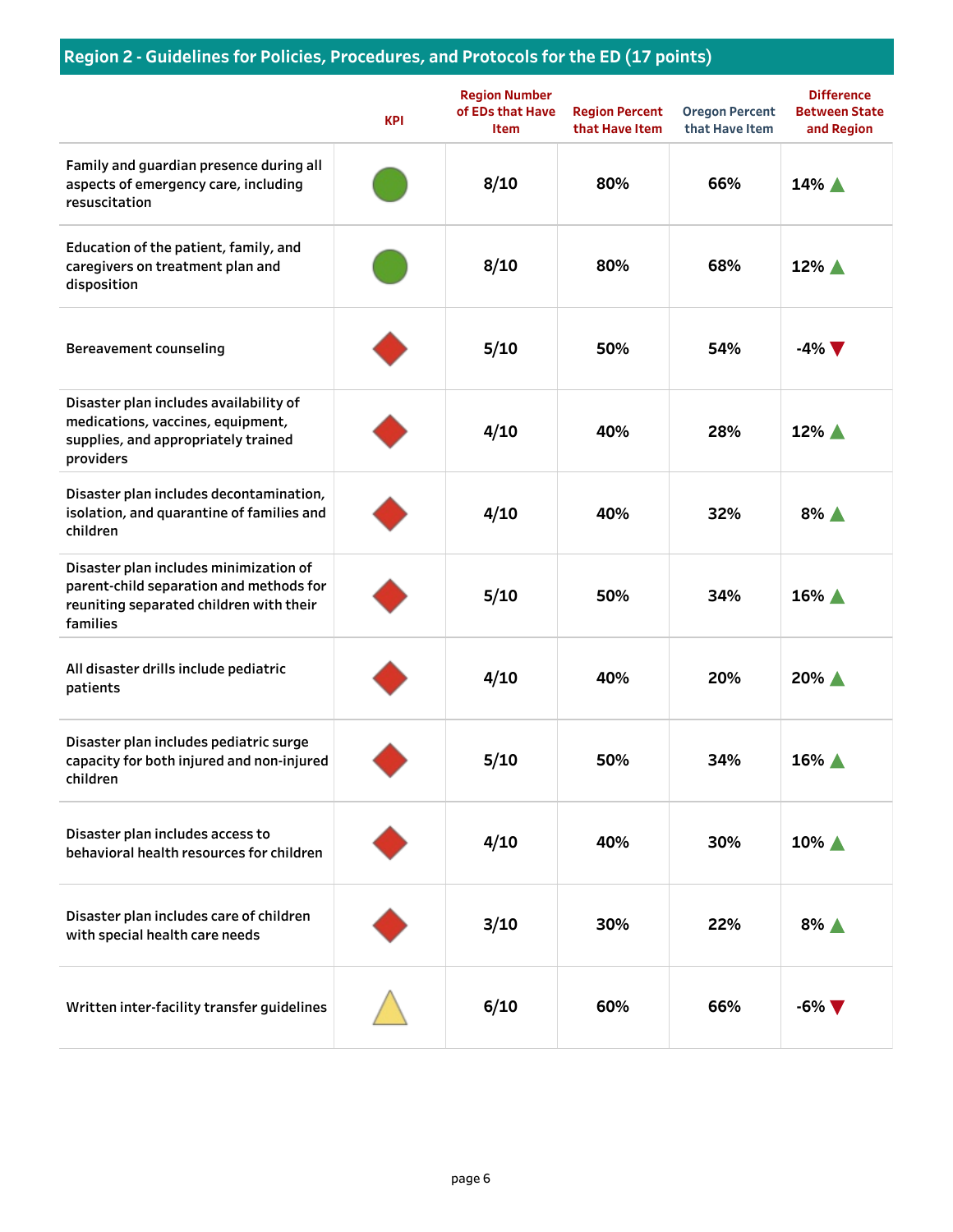|                                                                                                                                       | <b>KPI</b> | <b>Region Number</b><br>of EDs that Have<br><b>Item</b> | <b>Region Percent</b><br>that Have Item | <b>Oregon Percent</b><br>that Have Item | <b>Difference</b><br><b>Between State</b><br>and Region |
|---------------------------------------------------------------------------------------------------------------------------------------|------------|---------------------------------------------------------|-----------------------------------------|-----------------------------------------|---------------------------------------------------------|
| All staff trained on the location of all<br>pediatric equipment and medications                                                       |            | 10/10                                                   | 100%                                    | 100%                                    | 0% A                                                    |
| Daily method used to verify the proper<br>location and function of pediatric<br>equipment and supplies                                |            | 10/10                                                   | 100%                                    | 92%                                     | $8\%$ $\triangle$                                       |
| Standardized chart or tool to estimate<br>weight if resuscitation precludes the use<br>of a weight scale (e.g., length-based<br>tape) |            | 10/10                                                   | 100%                                    | 100%                                    | $0\%$ $\triangle$                                       |
| Neonatal blood pressure cuff                                                                                                          |            | 10/10                                                   | 100%                                    | 98%                                     | $2\%$ $\triangle$                                       |
| Infant blood pressure cuff                                                                                                            |            | 10/10                                                   | 100%                                    | 98%                                     | $2\%$ $\triangle$                                       |
| Child blood pressure cuff                                                                                                             |            | 10/10                                                   | 100%                                    | 100%                                    | 0% A                                                    |
| Defibrillator with pediatric and adult<br>capabilities including pads and or paddles                                                  |            | 9/10                                                    | 90%                                     | 98%                                     | $-8\%$ $\nabla$                                         |
| Pulse oximeter with pediatric and adult<br>probes                                                                                     |            | 10/10                                                   | 100%                                    | 100%                                    | 0% ▲                                                    |
| Continuous end-tidal CO2 monitoring<br>device                                                                                         |            | 10/10                                                   | 100%                                    | 98%                                     | $2\%$ $\triangle$                                       |
| 22 gauge catheter-over-the-needle                                                                                                     |            | 10/10                                                   | 100%                                    | 100%                                    | 0% ▲                                                    |
| 24 gauge catheter-over-the-needle                                                                                                     |            | 10/10                                                   | 100%                                    | 100%                                    | $0\%$ $\triangle$                                       |
| Pediatric intra-osseus needles                                                                                                        |            | 10/10                                                   | 100%                                    | 100%                                    | $0\%$ $\triangle$                                       |
| IV administration sets with calibrated<br>chambers or an infusion pump                                                                |            | 10/10                                                   | 100%                                    | 100%                                    | $0\%$ $\triangle$                                       |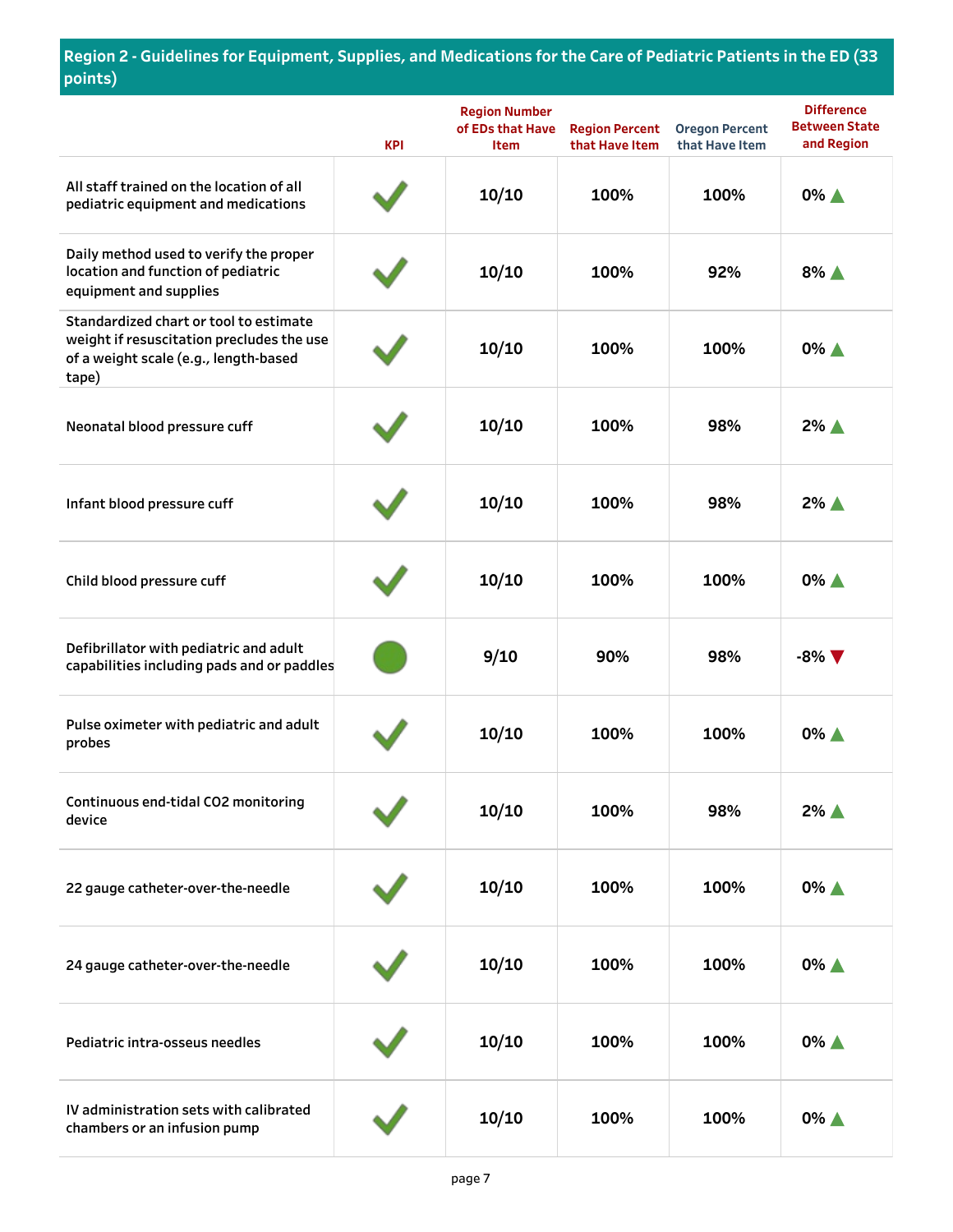|                                                             | <b>KPI</b> | <b>Region Number</b><br>of EDs that Have<br><b>Item</b> | <b>Region Percent</b><br>that Have Item | <b>Oregon Percent</b><br>that Have Item | <b>Difference</b><br><b>Between State</b><br>and Region |
|-------------------------------------------------------------|------------|---------------------------------------------------------|-----------------------------------------|-----------------------------------------|---------------------------------------------------------|
| Endotracheal tubes: cuffed or uncuffed<br>$2.5$ mm          |            | 9/10                                                    | 90%                                     | 92%                                     | $-2\%$ $\nabla$                                         |
| Endotracheal tubes: cuffed or uncuffed<br>3.0 <sub>mm</sub> |            | 10/10                                                   | 100%                                    | 98%                                     | $2\%$ $\triangle$                                       |
| Endotracheal tubes: cuffed or uncuffed<br>3.5 <sub>mm</sub> |            | 10/10                                                   | 100%                                    | 100%                                    | 0% ▲                                                    |
| Endotracheal tubes: cuffed or uncuffed<br>4.0 mm            |            | 10/10                                                   | 100%                                    | 100%                                    | 0% ▲                                                    |
| Endotracheal tubes: cuffed or uncuffed<br>$4.5$ mm          |            | 10/10                                                   | 100%                                    | 100%                                    | 0% ▲                                                    |
| Endotracheal tubes: cuffed or uncuffed<br>5.0 <sub>mm</sub> |            | 10/10                                                   | 100%                                    | 100%                                    | 0% ▲                                                    |
| Endotracheal tubes: cuffed or uncuffed<br>5.5 mm            |            | 10/10                                                   | 100%                                    | 100%                                    | 0% ▲                                                    |
| Endotracheal tubes: cuffed 6.0 mm                           |            | 10/10                                                   | 100%                                    | 100%                                    | 0% ▲                                                    |
| Laryngoscope blades: straight, size 0                       |            | 10/10                                                   | 100%                                    | 90%                                     | 10% ▲                                                   |
| Laryngoscope blades: straight, size 1                       |            | 10/10                                                   | 100%                                    | 98%                                     | 2% ▲                                                    |
| Laryngoscope blades: straight, size 2                       |            | 10/10                                                   | 100%                                    | 100%                                    | 0% ▲                                                    |
| Laryngoscope blades: curved, size 2                         |            | 10/10                                                   | 100%                                    | 98%                                     | 2% ▲                                                    |
| <b>Pediatric-sized Magill forcep</b>                        |            | 10/10                                                   | 100%                                    | 88%                                     | 12% ▲                                                   |
| Nasopharyngeal airways: infant-sized                        |            | 9/10                                                    | 90%                                     | 84%                                     | 6% ▲                                                    |
| Nasopharyngeal airways: child-sized                         |            | 10/10                                                   | 100%                                    | 94%                                     | 6% ▲                                                    |